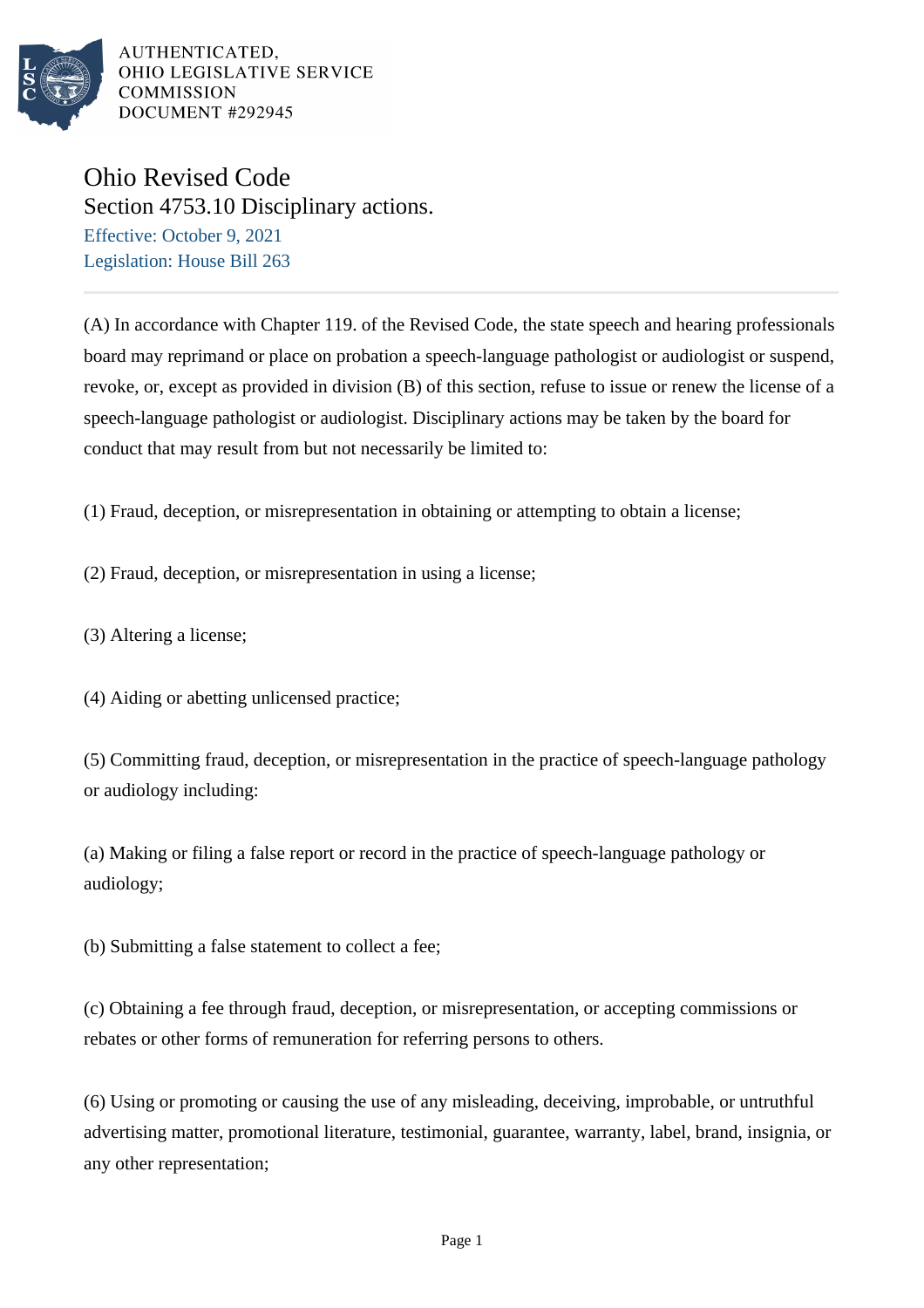

AUTHENTICATED. OHIO LEGISLATIVE SERVICE **COMMISSION** DOCUMENT #292945

(7) Falsely representing the use or availability of services or advice of a physician;

(8) Misrepresenting the applicant, licensee, or holder by using the word "doctor" or any similar word, abbreviation, or symbol if the use is not accurate or if the degree was not obtained from an accredited institution;

(9) Committing any act of dishonorable, immoral, or unprofessional conduct while engaging in the practice of speech-language pathology or audiology;

(10) Engaging in illegal, incompetent, or habitually negligent practice;

(11) Providing professional services while:

- (a) Mentally incompetent;
- (b) Under the influence of alcohol;

(c) Using any narcotic or controlled substance or other drug that is in excess of therapeutic amounts or without valid medical indication.

(12) Providing services or promoting the sale of devices, appliances, or products to a person who cannot reasonably be expected to benefit from such services, devices, appliances, or products in accordance with results obtained utilizing appropriate assessment procedures and instruments;

(13) Violating this chapter or any lawful order given or rule adopted by the board;

(14) Being convicted of or pleading guilty or nolo contendere to a felony or to a crime involving moral turpitude, whether or not any appeal or other proceeding is pending to have the conviction or plea set aside;

(15) Being disciplined by a licensing or disciplinary authority of this or any other state or country or convicted or disciplined by a court of this or any other state or country for an act that would be